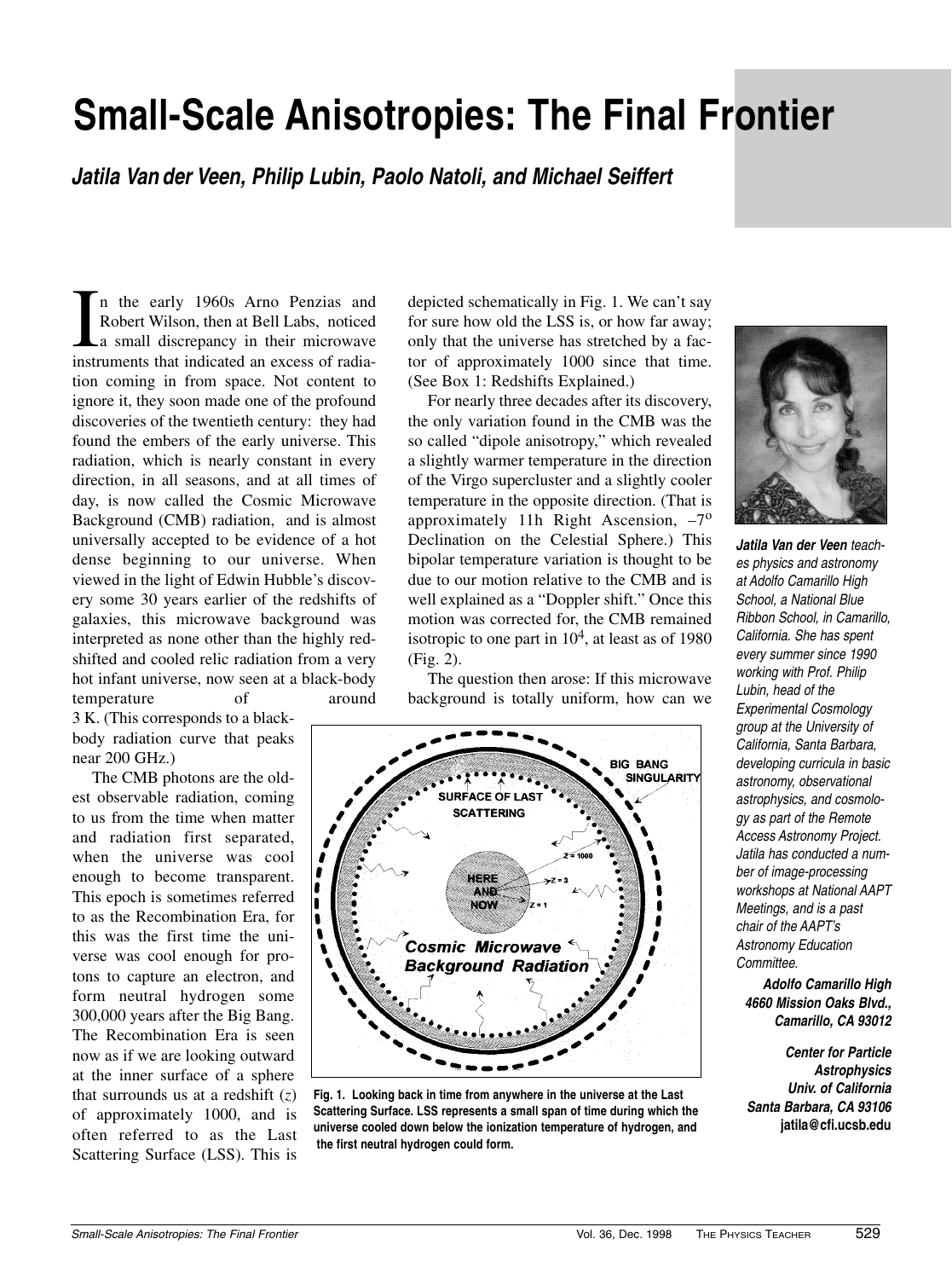

**Philip Lubin** is a professor of physics at the University of California, Santa Barbara. He has worked in the area of early universe studies for more than 20 years and done observations of the CMB from the South Pole, balloon flights and with the NASA COBE satellite. He is currently a part of the ESA/ NASA PLANCK satellite program .

**Physics Department Center for Particle Astrophysics Univ. of California Santa Barbara, CA 93106 lubin@cfi.ucsb.edu**

account for the structures we observe in the universe today? Small variations in the CMB would indicate temperature and density variations in the infant universe, which could have formed the initial "seeds" around which large scale structure could eventually form. Throughout the 1980s, several groups around the world used balloon-borne and groundbased microwave antennas, radiometers, and bolometers to search for this elusive structure. Their measurements showed that any structure in the CMB was at or below the few parts in  $10<sup>5</sup>$  level. The effect of these measurements was to pressure the theoretical understanding toward more exotic explanations such as inflation and cold dark matter, since the structure, not yet seen, was uncomfortably small.

In 1992, data from the Cosmic Background Explorer (COBE) satellite, launched by NASA in 1989, showed evidence for minute temperature variations (anisotropy) in the

CMB at a level of just one part in  $10<sup>5</sup>$  at angular scales near  $10^{\circ}$  or higher (Fig. 3). (For reference,  $10^{\circ}$  is about the angle subtended by a typical fist at arm's length.) The smallest anisotropy that COBE could measure was about  $7^\circ$ , the limiting size of the beam. At about the same time (even prior in some cases), data from the South Pole and balloonborne experiments showed anisotropies at 1<sup>o</sup> scales at a similar amplitude level.

As we will see, it is particularly important to measure at angular scales smaller than  $1<sup>o</sup>$ , since this is the scale below which matter has been in "causal" contact. By definition, two points are in causal contact if there has been enough time since the beginning of the universe for light to travel from one point to the other. Above this size scale, there had not been enough time for one region to influence another. This is a critical scale and, not unexpectedly, the anisotropies show a marked transition at this angular scale.

Although COBE represented a major breakthrough in our understanding of cosmol-



**Fig. 2. Dipole anisotropy of the CMB at 53 GHz. Magenta color represents a warming of about 3 millikelvins, and cyan an equal amount of cooling, relative** to the black-body background of 2.725  $\pm$  0.002 K.<sup>1</sup> This apparent dipole **anisotropy is not a relic of the early universe, but a Lorentz contraction of the CMB radiation field due to our net motion relative to the general expansion of the universe (co-moving frame).** 



**Fig. 3. COBE two-year map of temperature anisotropies in the CMB. The variation is about 30 microkelvins above or below the black-body background of 2.725 K. In this projection, the galaxy would be across the equator.** 

ogy, the anisotropies it mapped are at an angular scale that is larger than we can study with optical astronomy for even the largest structures we can observe today, such as the Great Wall2 of galaxies discovered by Margaret Geller and John Huchra of Harvard in the early 1990s.

Still, questions such as: "What is the actual density of the universe?", "What fraction of all the matter in the universe is 'baryonic?'"(i.e., composed of normal matter), and "What is the correct value of the Hubble parameter?" (i.e., expansion rate of the universe) remain unanswered. More accurate measurements of the small-scale fluctuations in the CMB should help us answer these and other questions about the physical processes in the very earliest stages of the universe, and which have profound implications for our understanding of fundamental particles, forces, and symmetries in nature.

Two satellites currently under construction, one by NASA and the other by the European Space Agency (ESA), which are scheduled for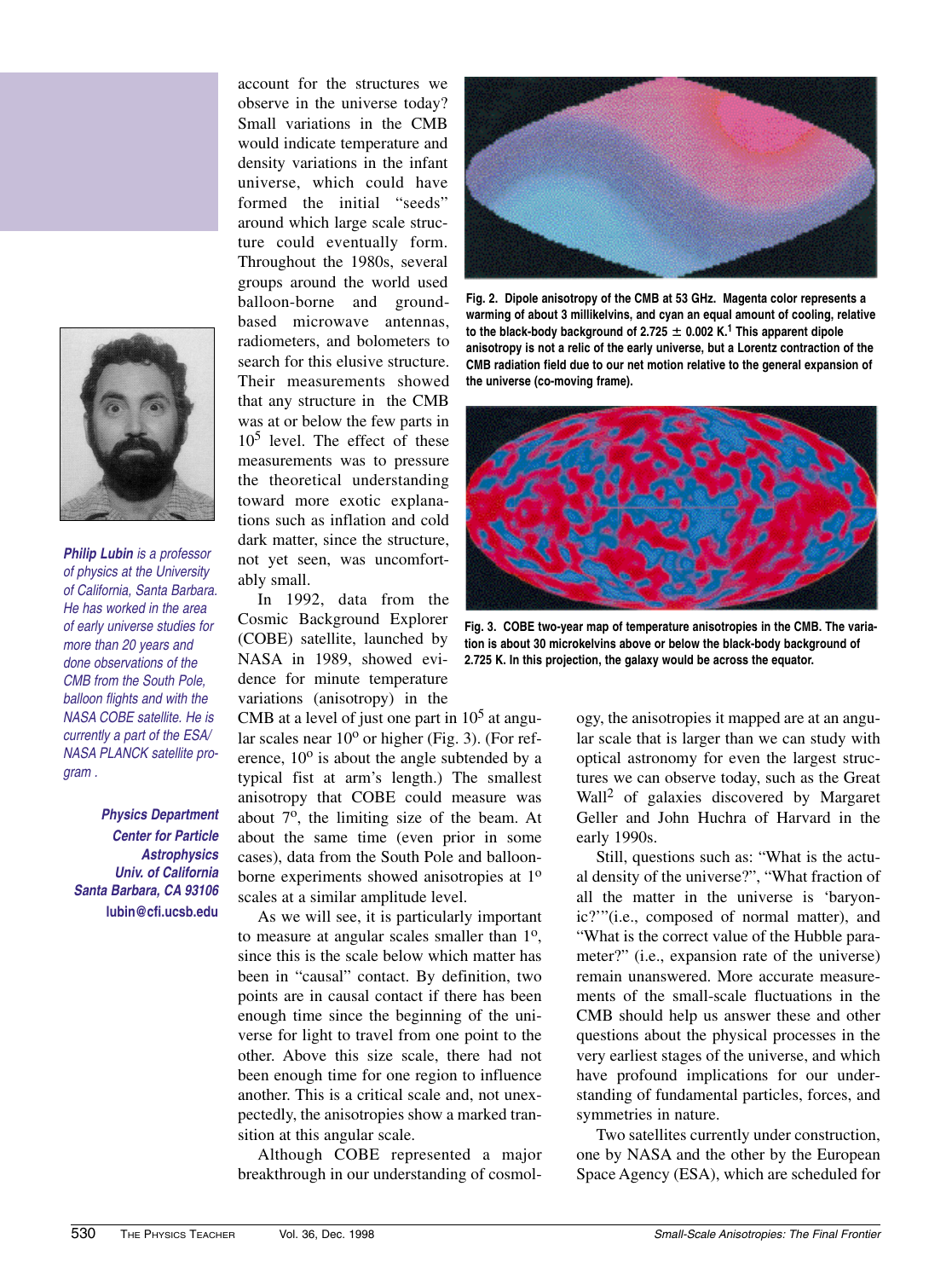launch early in the next century, should help us answer these questions. Called *MAP* and *Planck,* respectively, these two satellites will map the entire microwave sky at angular scales of a few arc minutes to 180<sup>o</sup>, thereby allowing us to specify the temperature fluctuations that were present in the universe at the recombination time. When the data are analyzed, we may be able to resolve many of today's unanswered questions in cosmology.

Most students do not attempt a sophisticated study of cosmology until graduate school, yet cosmology offers one of the most intriguing applications of physics imaginable. In this article we will describe a simplified method of modeling  $CMB$  spectra<sup>3</sup> and maps whereby undergraduates and advanced high-school students can participate in this most exciting branch of modern physics research. (For an extensive list of mapping experiments and their respective websites, see Ref. 4, page 35.)

### **Modeling Small-Scale Fluctuations in the CMB**

Even before the data arrive from *MAP* and *Planck*, cosmologists are making computer models of the spectrum of possible anisotropies. Using the data we already have, we can already place constraints on the various cosmological parameters, such as the expansion rate of the universe, density of matter, and whether the universe is open or closed.

The Standard Cosmological Model, often called the Big Bang theory, states that the universe began from an initially hot, dense state, from which it is still expanding today. The experimental pillars of this model are the observed redshifts of galaxies, the cosmic microwave background radiation, and the measured abundances of hydrogen, deuterium, and helium. $<sup>5</sup>$  In addition, we observe that</sup> the universe is homogeneous and isotropic at sufficiently large scales.

One consequence of this model is the socalled Hubble law, which predicts that the velocity of a galaxy as seen from Earth is a linear function of its distance:  $v(r) = H_0 r$ . Strictly speaking, this is an approximation, and holds only for velocities much less than the speed of light.

One important parameter in the context of this model is  $\Omega_0$  ("Omega naught"), the ratio of the total density of all matter in the universe to the so-called critical density:

$$
\rho_{\text{total}}/\rho_{\text{critical}} = \Omega_0 \tag{1}
$$

(See Box 2 for a definition of  $\rho_{critical}$  and how it is related to  $H_0$ .)

Universes with  $\Omega_0 > 1$  are said to be *closed*, implying that there is sufficient matter to cause the universe to eventually collapse back on itself ("Big Crunch"). Universes with  $\Omega_0$  < 1 are said to be *open*, implying that the universe will expand forever. Universes with  $\Omega_0 = 1$  are called *flat*, implying that the curvature of space is zero when the total density of all matter equals the critical density of the universe. This is equivalent to saying that the total kinetic energy of expansion exactly balances the gravitational potential energy of all the matter in the universe, thus producing an expansion rate that asymptotically approaches zero. (This is strictly true only if we don't consider vacuum energy density.)

Within the Standard Cosmological Model, there are basically two theories proposed to describe the growth of perturbations in the CMB, which lead to different expectations in the spatial distribution of CMB anisotropies and their spectra: random density fluctuations and topological defects in space-time itself.

The Inflationary Model is based on a random distribution of density perturbations in the earliest moments of the universe. A very rapid expansion known as *inflation* suddenly stretched out the universe by a factor of  $10^{20}$ or so. Inflation may have started somewhere around  $10^{-35}$  of a second after the Big Bang, and lasted perhaps  $10^{-33}$  of a second (no one is really sure),  $6$  but it had the effect of smoothing out the amplitudes of the original density perturbations. This model provides one explanation of why the original density perturbations would have left such small-scale anisotropies in the CMB.

During the first few minutes of the universe, all the primordial hydrogen and helium nuclei were formed, but for the next 300,000 years the density and temperature were so great that the universe was opaque to all forms of electromagnetic radiation. This era is often called the "tight coupling era" because baryons and photons were tightly coupled by electromagnetic interactions in a "photonbaryon fluid" (PB fluid).

The remnants of the original density fluctuations from the Big Bang provided the mechanism for gravity-driven oscillations in the PB fluid. Competition between local grav-



**Paolo Natoli** is a graduate student at the University of Rome, "Tor Vergata" in physics. He is specializing in work on the CMB and is preparing a thesis on implications of small-scale anisotropy measurements. He has developed a very fast code to generate large CMB maps from the power spectra. Figures 7, 8 and 9 were generated using his methods.

**UCSB Physics Dept., on leave from Università di Roma "Tor Vergata" Viale della Ricerca Scientifica, 1 I-00133 Roma, Italy Natoli@cfi.ucsb.edu**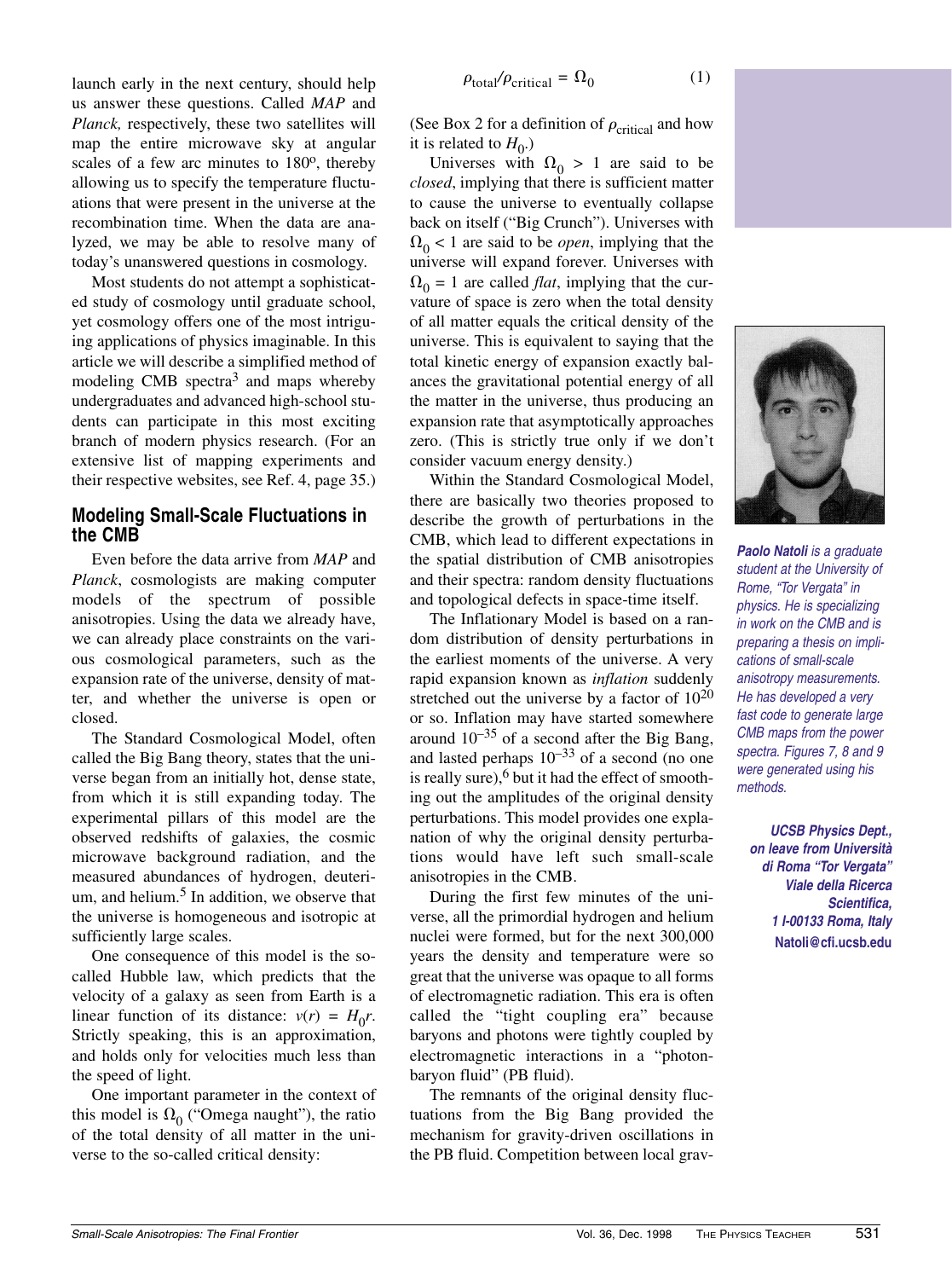

**Michael Seiffert** has participated in two major efforts to observe CMB anisotropies at degree angular scales from the South Pole, operated a large-scale anisotropy experiment from White Mountain research station, and contributed to UCSB's most recent CMB balloon flight. He is currently a Research Scientist at the Jet Propulsion Laboratory in Pasadena, California.

**Jet Propulsion Laboratory 4800 Oak Grove Drive Pasadena, CA 91109 michael.d.seiffert@jpl. nasa.gov** itational collapse due to excess mass density, and adiabatic expansion due to radiation pressure caused oscillations in the PB fluid, which in turn sent out acoustic waves that propagated at the local speed of sound.<sup>7</sup>

At recombination, some 300,000 years after the Big Bang, matter and radiation essentially decoupled from each other, but the density contrasts remained embedded in the young universe. It is conjectured that a large portion of the mass of the universe is locked up in "dark matter," so named because it is only observed by its gravitational interactions and not by any electromagnetic interactions. Photons don't scatter off dark matter as they do off protons and electrons; hence any dark matter formed early on would have been free to collapse gravitationally at a much earlier era.

After decoupling, there was much less interaction between the photons and the now neutral matter. The baryons collected in the gravitational potential wells left by the dark matter, later growing into the structures we find today. The photons were free to propagate on their own through the universe, imprinted with the signature of the density perturbations just prior to decoupling.

Recombination was not instantaneous, but is thought to have taken place over a time interval corresponding to a  $\Delta z$  of ~100, or roughly 10% of the redshift of the LSS itself. This had the effect of damping out the smaller wavelength (higher *l*– see below) peaks in the spectrum.

Both the Inflationary and Topological Defect models predict that in the earliest



Fig. 4. Predicted CMB spectra for Standard (s), Open (O), and  $\Lambda$  cold **dark matter models, and for a String model.**

moments of the universe matter and radiation existed in one state, and the four fundamental forces we observe today were united into one. Somewhere in the tiniest fraction of a second after the Big Bang, the universe passed through a succession of transitions in which first the strong nuclear force differentiated, then the weak nuclear force, and finally electromagnetism.

According to the Topological Defect Models, these transitions broke the original symmetry of the universe and left defects in the fabric of spacetime itself, which could have taken various forms, such as strings, knots, domain walls, and other discontinuities.8 These regions of discontinuity in spacetime became regions of varying gravitational potential where matter later collected to form the large-scale structures we find in the universe. The mathematics behind the Topological Defect Model is very complicated and not well understood at this time.

The predicted spectrum of anisotropies for each model should look radically different from each other. The Inflationary Model predicts a CMB spectrum that resembles that of a complex sound wave that damps out at high frequencies. The Topological Defect Model predicts a CMB spectrum that rises slowly to one peak and slowly damps out. This contrast is shown in Fig. 4; the spectrum labeled "Strings" is based on the Topological Defect Model, whereas the other three spectra are based on Standard Inflationary Models in which the cosmological parameters are varied, as discussed below.

## **Understanding the Spectrum of CMB Anisotropies in the Standard Inflationary Model**

The problem of predicting the CMB spectrum from a chosen set of initial conditions for the perturbations involves solving the first-order general relativity field equations (which may or may not include a cosmological constant,  $\Lambda$ , see description below) for the various components of the cosmic fluid. These include dark matter and neutrinos as well as photons and baryonic matter. These are very complicated equations, but can be viewed as generalizations of the classical fluid dynamic equations, which express the continuity of flow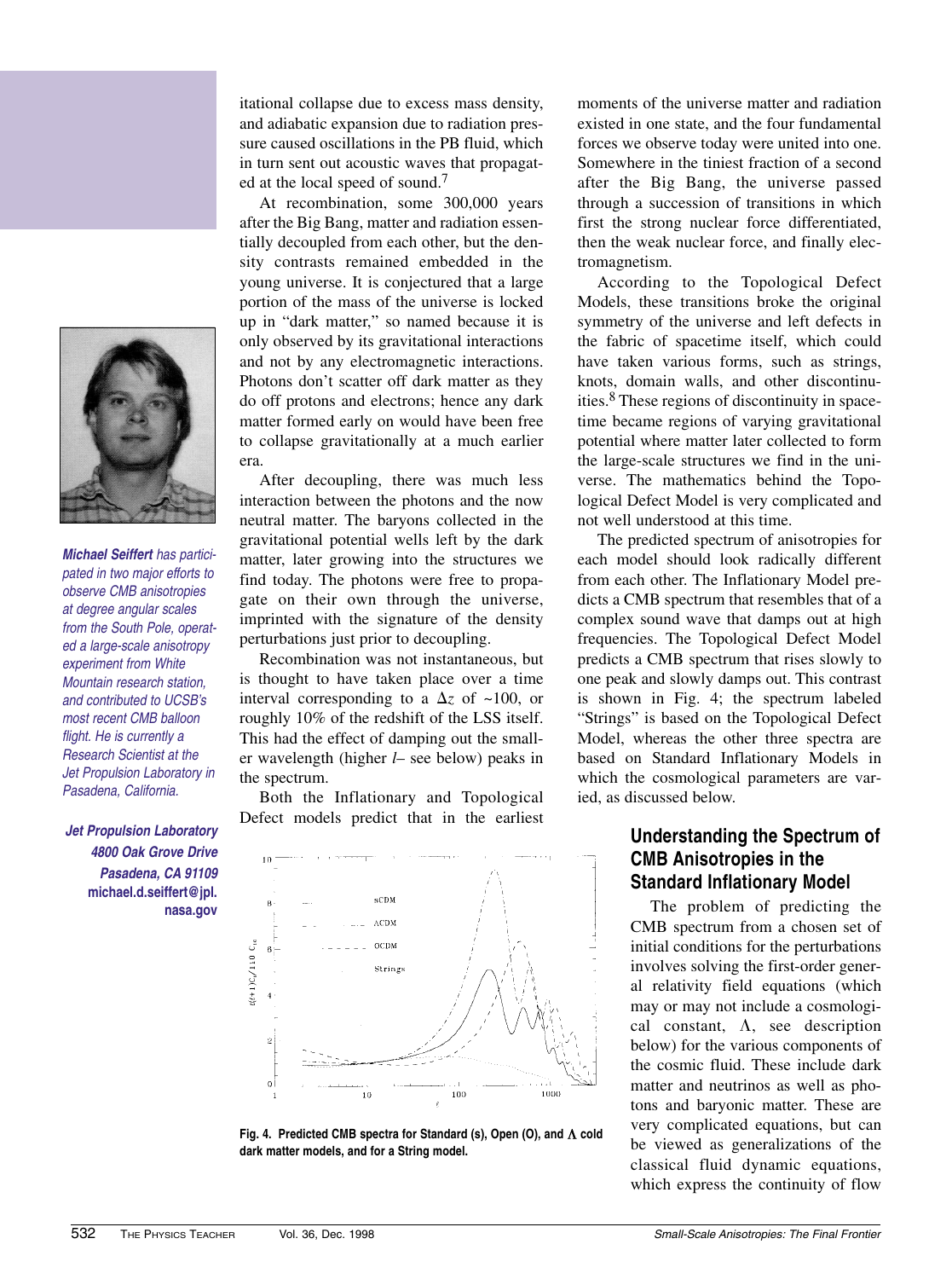and the conservation of energy and momentum under the influence of gravity.

The PB fluid is visualized more or less as a plasma of relativistic particles, in which the speed of sound is given as

$$
v_{\rm s} = \frac{c}{\cdot \cdot \cdot} \left( \frac{1}{\cdot \cdot \cdot \cdot} \right) \tag{2}
$$

where *R* is the radius of the universe at time *t*. As  $R \to 0$ ,

i.e., the farther back you go in time,  $v_s = \frac{c}{c}$ . Each little pocket of matter can be

thought of as behaving like a tiny harmonic oscillator. The baryons contribute mass that causes the collapse, and the photons contribute the resistance to collapse in each pocket of material. What results is something like a damped

# **Box 1. Redshifts Explained**

Redshift refers to the apparent stretching of the wavelength of light,  $\Delta\lambda$ , due to the recession of the source from us, relative to the wavelength we would observe for the same source in a laboratory on Earth,  $\lambda$ . The redshift, *z*, is defined as follows:

Let  $\lambda$  = wavelength observed for given source in a lab on Earth Let  $\lambda'$  = wavelength observed for same source, moving away from Earth

Then 
$$
z = \frac{\lambda' - \lambda}{\lambda} = \frac{\Delta \lambda}{\lambda}
$$

There are different sources of redshift: one is due to the actual velocity of the source relative to Earth, one is due to the stretching of space itself, and another is a gravitational redshift.

For galaxies close to us, the redshift gives a good approximation to the actual velocity of recession of the object, in cases where the stretching of the wavelength of light is much less than one wavelength:

$$
\frac{\Delta\lambda}{\lambda} = \frac{v}{c} = z
$$

For example: the first emission line in the hydrogen spectrum  $(H-\alpha \text{ line})$  has a wavelength of approximately 656.3 nm. Suppose this line is observed to be shifted toward the red by 0.1%. This gives a velocity of recession of the source of 0.001 *c*.

The most distant quasars have redshifts close to 5. Using the simple definition above would give a recession velocity of 5 *c*, which is prohibited by special relativity. For such objects, the relativistic redshift formula must be used, from which the recession velocity can be calculated:

$$
\frac{v}{c} = \frac{(z+1)^2 - 1}{(z+1)^2 + 1}
$$

Thus, a quasar with a redshift of 4.9 has a recession velocity of approximately 0.944 *c*.

If the recession velocities are due to the expansion of space, then we can use Hubble's law (see definition in Box 2) to calculate the distance to any object, once we have calculated its velocity (for  $v/c \ll 1$ ) from its measured redshift. The problem with this method is that independent measurements place  $H_0$  between about 50 and 80 km/s/Mpc. Assuming no gravitational redshift and no deviation from the "Hubble flow," the only true measurement we can get from an object's redshift is the factor by which space has stretched since the time the light left the object. This is the cosmological redshift.

> Let  $R_0$  = the distance to a source now Let  $R =$  our equivalent distance to the source when the light left it

Then, 
$$
z = \frac{R_0}{R} - 1
$$

Thus, a redshift for the LSS of 1000 tells us that the universe has expanded by a factor of 1000 since the time the CMB photons we see now decoupled from matter.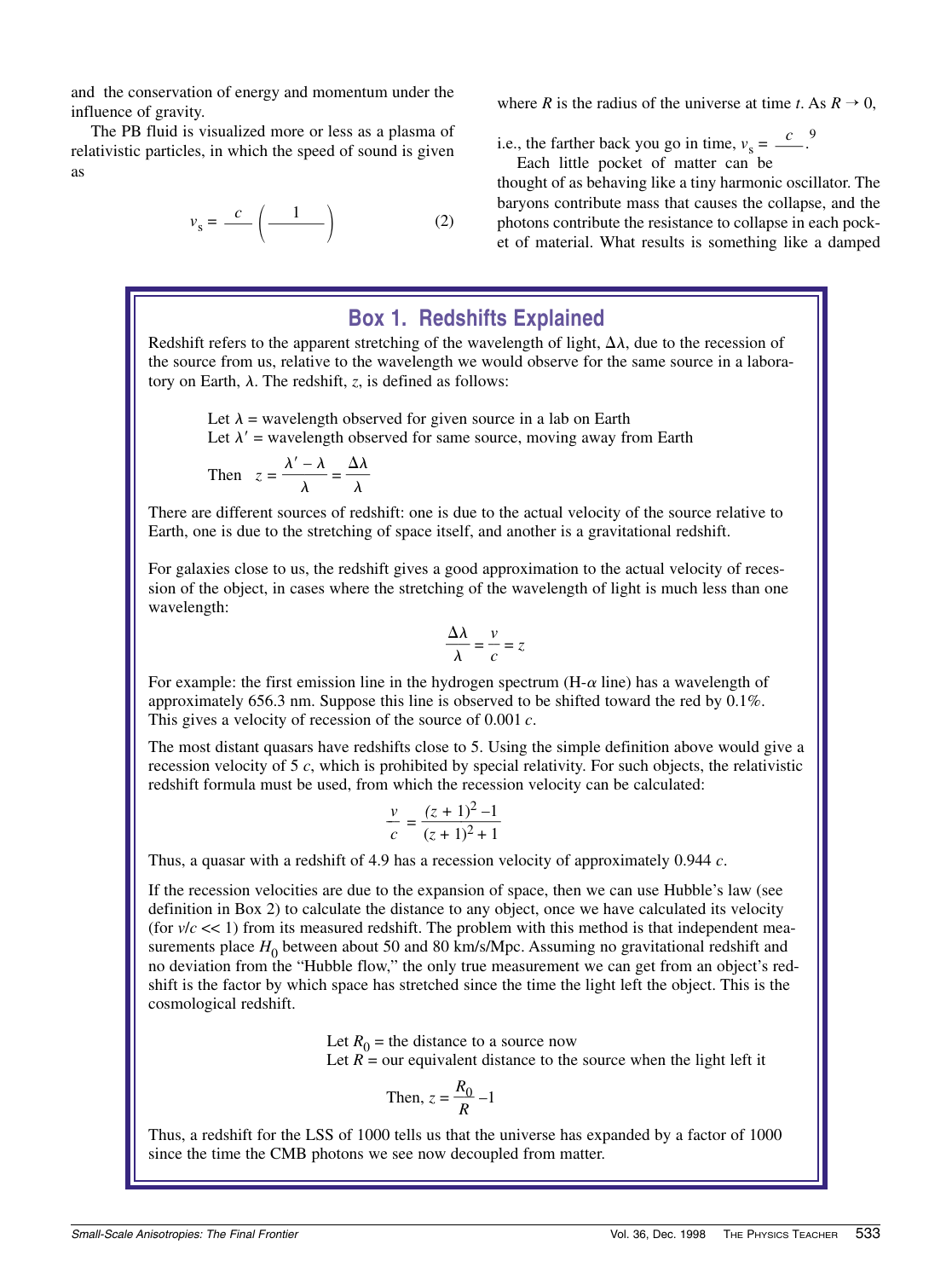harmonic oscillator in which density (instead of displacement) is the variable, the expansion rate of the universe  $(H<sub>0</sub>)$  provides the damping term, and gravity provides the driving force for each oscillating pocket of PB fluid.<sup>9</sup>

When the equations are solved over a range of spatial scales (or wave numbers), the solution takes the form of a

 $By$ 

series of sines and cosines (Fourier series), which lead to a particular spectrum of density (and hence temperature) fluctuations.

The elegance of this model is that the details of the CMB spectrum depend heavily on the gravity-driven acoustic oscillations. The amplitudes of the peaks depend

# Box 2. Estimating  $\rho_c$  and  $H_0$

The critical density of the universe (taken to be homogeneous at sufficiently large scales) is defined as the density necessary to make the gravitational potential energy of the universe just balance the kinetic energy of expansion. We define the gravitational potential of any test mass at infinity, relative to a large mass, as 0. In our Flat Universe model, the kinetic energy of expansion of this test mass also approaches 0 as it approaches infinity. We define the initial kinetic energy of expansion and initial gravitational potential energy at some initial radius *r* to be  $K_0$  and  $U_0$ , respectively.

$$
K_0 = \frac{1}{2}mv_0^2
$$
 and 
$$
U_0 = -\frac{GmM}{r}
$$

where *G* is the universal gravitational constant, which has the value 6.67  $\times$  10<sup>-11</sup> Nm<sup>2</sup> kg<sup>-2</sup> in SI units.

conservation of energy,  
\n
$$
K_0 + U_0 = K_\infty + U_\infty = 0
$$
  
\nwhich leads to  $\frac{1}{2} m v_0^2 = \frac{GmM}{r}$ .

Isolating  $v_0$ , we can calculate the escape velocity necessary for mass *m* to escape the gravitational pull of *M* and just barely make it to "infinity," asymptotically approaching zero kinetic energy:

$$
v_0 = \sqrt{\frac{2GM}{r}}
$$

Now, consider a sufficiently large, spherical region of the universe in which the density is  $\rho$ . The mass *M* of this region is

$$
M=\frac{4}{3}\pi r^3 \rho
$$

Substituting this expression into our equation for escape velocity, we get

$$
v_0 = \sqrt{\frac{8\pi G \rho r^2}{3}}
$$

Now recall Hubble's law, which relates the recession velocity of any galaxy to its distance from us, *r*:

$$
v(r) = H_0 r
$$

where  $H_0$  is the Hubble parameter, in units of km/s/Mpc. Whether  $v(r)$  is equal to the escape velocity necessary for the universe to escape its own gravitational influence (so to speak), depends on whether the average density,  $\rho$  is equal to the critical density,  $\rho_c$ , necessary to balance the expansion at some time in the future. To estimate the critical density, we equate  $v(r)$  and  $v_0$ , giving us

$$
v(r) = H_0 r = \sqrt{\frac{8\pi G \rho_c r^2}{3}}
$$

which, after a bit of algebraic massaging, leads to an expression for the critical density of the universe in terms of  $H_0$  and the universal gravitational constant,  $G$ :

$$
\rho_{\rm c} = \frac{3H^2}{8\pi G}
$$

If we take the current conservative value of  $H_0 = 65$  km/s/Mpc, after converting units we come up with  $\rho_c \approx 8 \times 10^{-30}$  *g*/cm<sup>3</sup>, which turns out to be at least an order of magnitude *larger* than the density estimated from all observable matter!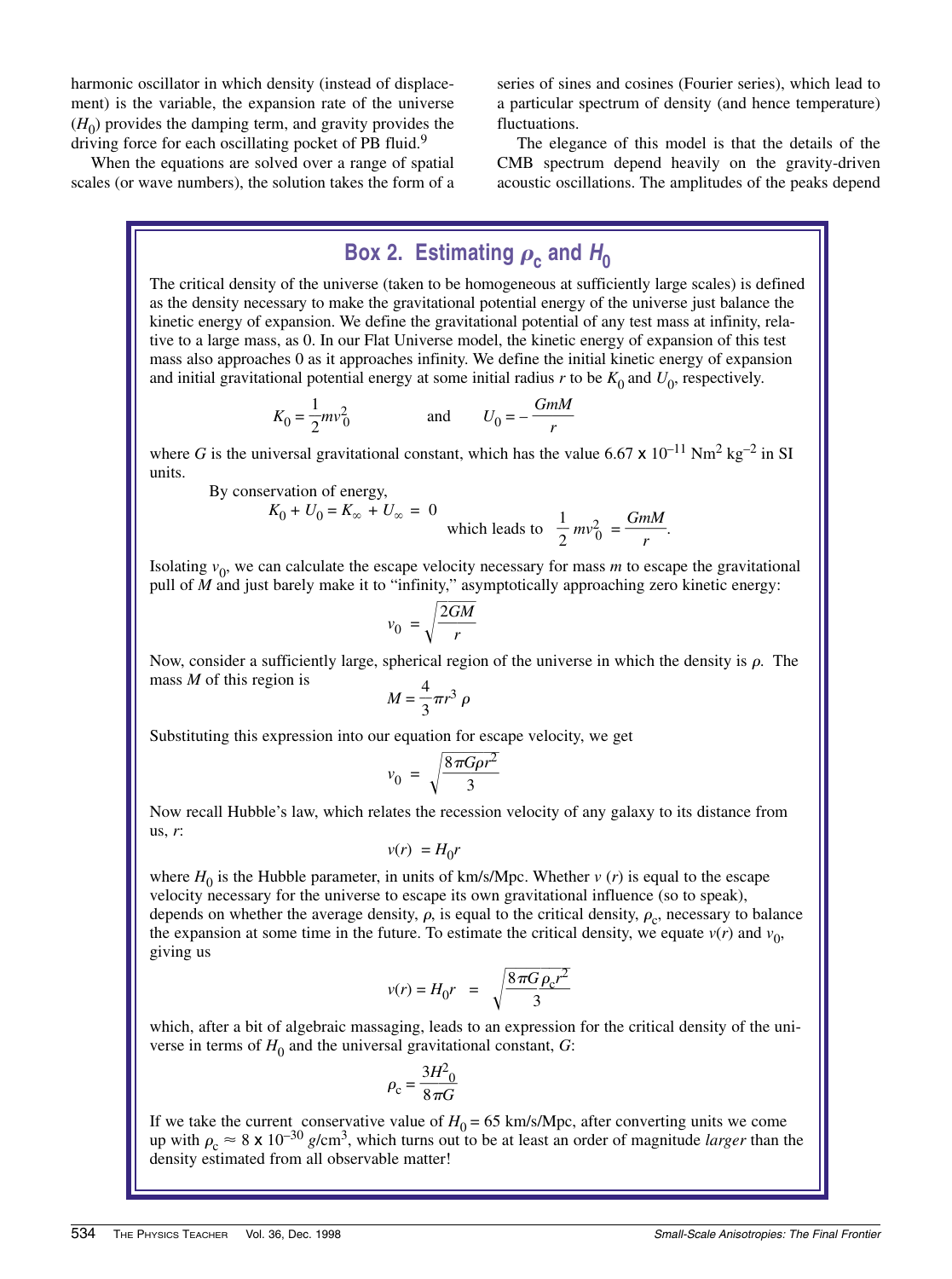

**Fig. 5. Spectra for three cosmological models, generated by CMBFAST.<sup>3</sup> <sup>H</sup><sup>o</sup> = 50 km/s/Mpc; order number is plotted along horizontal axis.**



Fig. 6. Same spectra as in Fig. 5, except  $H_0$  is set at 75 km/s/Mpc.



**Fig. 10. Data points thus far from COBE, ground-based, and balloonborne experiments. Taken from Max Tegmark<sup>10</sup> with permission. For a complete explanation and listing of experimental results, see Ref. 7.**

on the ratio of baryons (inertia) to photons (restoring force), as well as the percent of dark matter. The baryon density  $(\Omega_h)$  itself depends on the rate at which space is stretched as the universe expands—the Hubble parameter,  $H_0$ . The interdependence of  $\Omega_{\rm h}$  and  $H_0$  is often expressed in the parameter  $\Omega_h h^2$ , where  $h = H_0/100$ . The initial conditions of the universe determine the phase shift of the peaks in the spectrum. Thus it should be possible to extract a wealth of cosmic information from the spectrum of CMB anisotropies.

All of the above description is a simplified version of how the model predicts the spectrum of CMB anisotropies we *should* measure, given a certain set of initial conditions. The problem of experimentally *deriving* the CMB spectrum from observations of microkelvin fluctuations in the background temperature of the universe is a separate issue! This problem is similar to trying to decipher the sound signals from an orchestra playing random tunes from a great distance away, when there is noise contamination from nearby traffic and shouting children that you

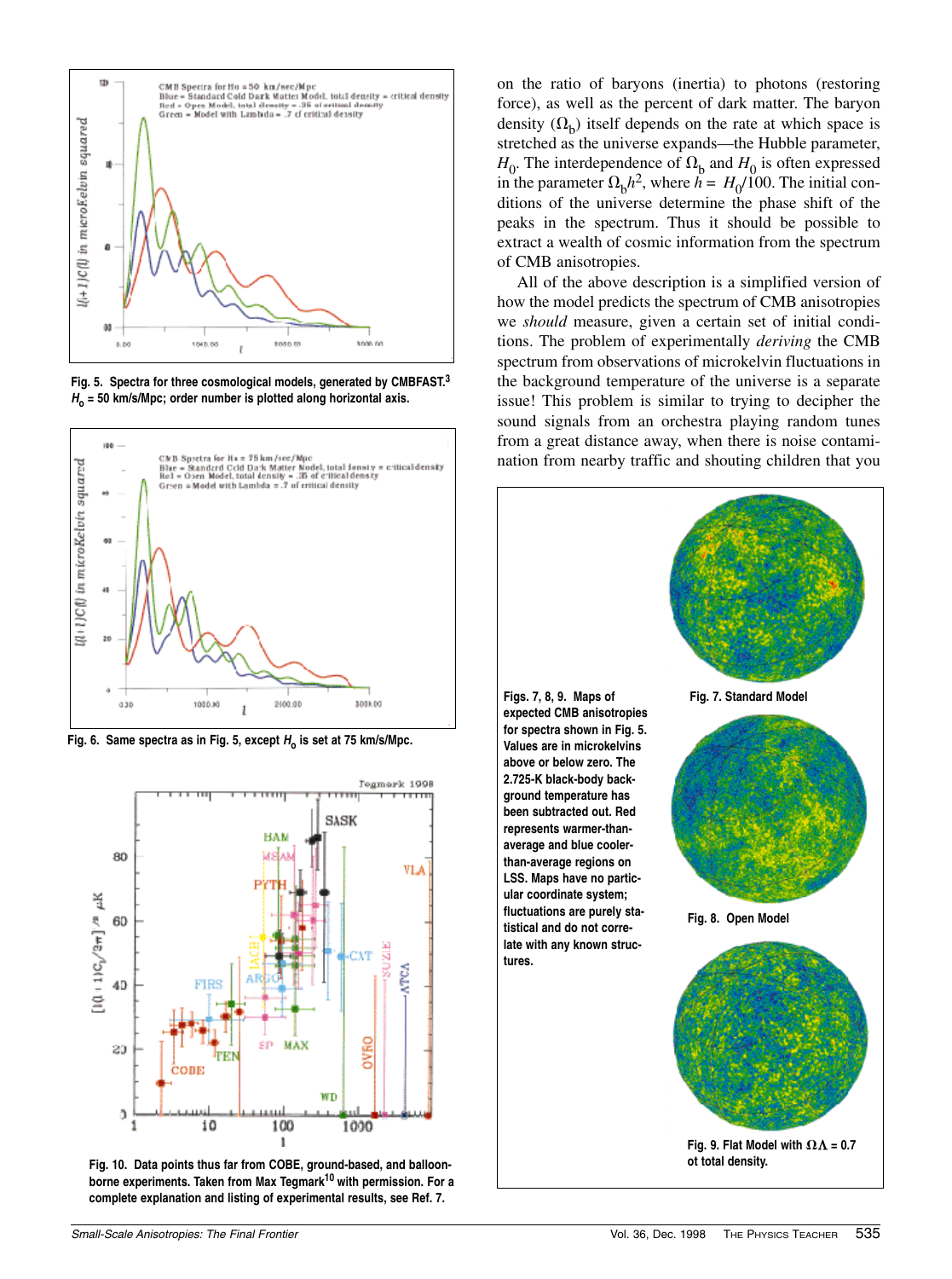must first interpret and remove. In measuring the CMB, we have to remove the signal contamination that comes from looking through our galaxy, intergalactic dust, stray radiation, and instrument noise.

Let us digress for a moment to the case of a vibrating guitar string, with a characteristic length, density, diameter, and tension. If the string is plucked, a pleasant sound will be produced, which is a combination of the normal modes of vibration of the string. The spectrum of the sound wave will tell you the relative power in each mode, and the actual waveform can be approximated by adding a series of sine waves with frequencies that are integral multiples of the fundamental (longest wavelength). The more terms you include in the series, the more closely you will approach the actual sound.

Now consider a circular drumhead with a characteristic diameter, thickness, density, and tension. If the drumhead is struck, it will vibrate in a characteristic manner that is a combination of its normal modes of vibration. Because it is a two-dimensional surface, however, its normal modes include vibrations with nodes that form concentric circles as well as nodes that are radii. The superposition of these two-dimensional normal modes produces the sound you hear, which can be modeled with a series of time-varying Bessel functions in radius and azimuthal angle.

Finally, imagine a giant circular balloon filled with water, supported by strings that allow it to vibrate freely if tapped, but not roll away. You tap the balloon in several places, which causes pressure waves to travel through the balloon and also around its surface. After a few seconds of oscillation, the entire balloon is suddenly frozen, so that the lumps in its surface at that instant are frozen into it forever. The variations in the surface height of the spherical balloon can be described with a spherical harmonic series as a function of two angles, one measured between "equator and poles" so to speak ("small circles"), and the other around the equator with respect to some arbitrary reference ("great circles").

Since we are really looking out toward the LSS at the inside surface of an imaginary sphere, the spectrum of anisotropies is best described with a spherical harmonic expansion in temperature:

$$
T(\theta, \varphi) = \sum a_{l,m} Y_l^m (\theta, \varphi)
$$
 (3)

where *T* is the measured sky temperature, in microkelvins, as a function of two orthogonal angles,  $\theta$  and  $\varphi$ , and the  $Y_l^m$  are the spherical harmonics. (The  $Y_l^m$  are products of a function of cos  $(\theta)$  and  $[\cos(m\varphi) + i \sin(m\varphi)]$ . For a full treatment, see any good book on partial differential equations!

The number of nodes between equator and poles is represented by *l*, while *m* represents the number of longitudinal nodes; *m* varies from  $-l$  to  $+l$ , with  $l \geq 0$ , and for each *l* the sum is taken over all possible *m*'s. The  $a_{l,m}$  are the expansion coefficients, which are like the individual amplitudes in a Fourier series.

We define a new quantity,  $C_l$ , which is the squared average of the expansion coefficients for any *l*, averaged over all possible *m*'s:

$$
C_l = \langle | a_{l,m} |^2 \rangle \tag{4}
$$

The angular power spectrum, defined as  $l(l+1)C_l$ , gives the relative strength of the temperature variation we can measure for any order *l*, averaged over all possible *m*'s for that value of *l*.

The  $l = 0$  term is often called the monopole term, and corresponds to the surface of a completely smooth and featureless sphere. In terms of the CMB, the monopole term is the  $2.725 \pm 0.002$ -K microwave background, which is uniform out to a few millikelvin.

The *l* = 1 term is called the dipole, and corresponds to a sphere with one part more positive than average and the other more negative. In terms of the CMB, "positive" means warmer than background, and "negative" means cooler. The dipole variation of the CMB is approximately  $\pm$  0.003 K, relative to the monopole term. (Technically speaking, the origin of the dipole anisotropy in the CMB is not cosmological, but is an effect of our motion relative to the CMB, which causes the sky to appear warmer in the direction of our motion, and cooler in the opposite direction.)

The  $l = 2$  term is the quadrupole and represents a sphere with two warmer regions around the equator and a cooler region at the north and south poles. The quadrupole term of the CMB has an amplitude that is two orders of magnitude smaller than the dipole fluctuation. A qualitative representation of the first three terms of the spherical harmonics for the CMB are shown on the cover.

The angular size  $\Delta\theta$  of a temperature fluctuation on the sky depends on the order number *l,* approximately as follows:

$$
\Delta \theta \approx \frac{\pi}{l} \text{ radians} \tag{5}
$$

Thus, COBE measured to *l* ~ 20, or somewhat less than  $10^{\circ}$  of arc on the sky.

The important lesson in all this is that when we plot the CMB power spectrum as a function of *l*, the distribution and amplitude of the peaks in the spectrum depend heavily upon the values of the cosmological parameters such as baryon density versus radiation density,  $H_0$ , whether or not there was cold (nonrelativistic) or hot (relativistic) dark matter, and whether the universe was seeded by these random density/temperature perturbations or by some other, mechanism as yet poorly understood (see Fig. 4.)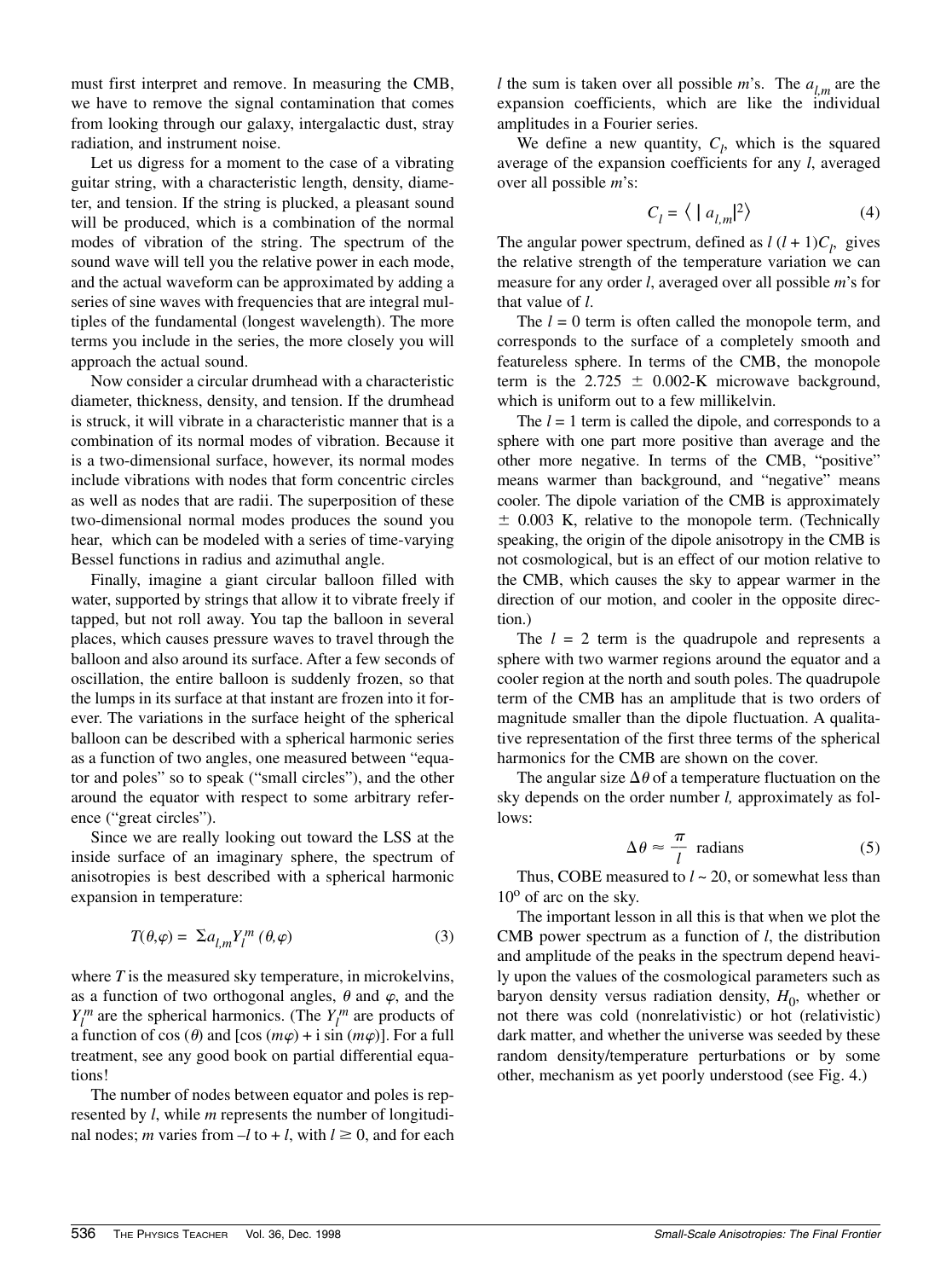Hence the reasoning: *if we can map the anisotropies and measure the power spectrum of the CMB, we can understand the cosmological parameters that constrain the fundamental physics of the universe.*

## **Predicting the Spectra for Inflationary Scenarios**

The cosmological parameters that we are seeking to measure include:

- $H<sub>0</sub>$ , the Hubble parameter. This is assumed to be a constant expansion rate per Megaparsec (1 Mpc  $\approx 3.26$ ) million light years). Independent measurements place  $H_0$  somewhere between 50 and 80 km/s/Mpc.
- $\Omega_0$ , the ratio of the total density of the universe to the critical density.
- $\Omega_{\rm b}$ , the ratio of the total density of baryonic (normal matter) to the critical density of the universe.
- $\Omega_{\text{cdm}}$ , the ratio of the density of cold dark matter to the critical density of the universe. Cold dark matter refers to nonluminous yet gravitationally interacting matter, whether baryonic or exotic, that is nonrelativistic.
- $\Omega_{\text{hdm}}$ , the ratio of the density of hot (i.e., relativistic) dark matter to the critical density of the universe. Hot dark matter could take the form of massive neutrinos, or some other unknown particle.

 $\Omega_{\Lambda}$ , the ratio of the vacuum energy density to the critical density of the universe.  $\Lambda$  (lambda) is Einstein's cosmological constant, some unknown vacuum energy density that contributes to the expansion of the universe. Recent independent measurements of high-*z* Type Ia supernovae and massive galaxy clusters appear to support a non-zero value of  $\Lambda$ .<sup>11</sup> If true, this would have profound consequences on cosmology and in particular on the CMB anisotropy.

Another important parameter that must be considered is the fraction of neutral helium that existed at the Recombination Era. Helium atoms form at a higher temperature than hydrogen atoms, thus a certain portion of all baryons became locked up in neutral helium before the formation of neutral hydrogen. The fraction of neutral helium in the primordial universe is thought to have had a value between 0.23 and 0.26 of the total baryon density.

One of the codes for modeling CMB anisotropies is called  $CMBFAST.<sup>3</sup>$  This user-friendly Fortran code accepts input for any combination of cosmological parameters, and returns the power spectrum as a function of order number, in plain text format. This output can then be used with any standard graphing program (that will accept a large number of data points), and the resulting spectrum can be examined for each input model.

One of our group (Natoli) has developed a code that will take the output of CMBFAST and generate temperature anisotropy maps at varying scales. Using these two